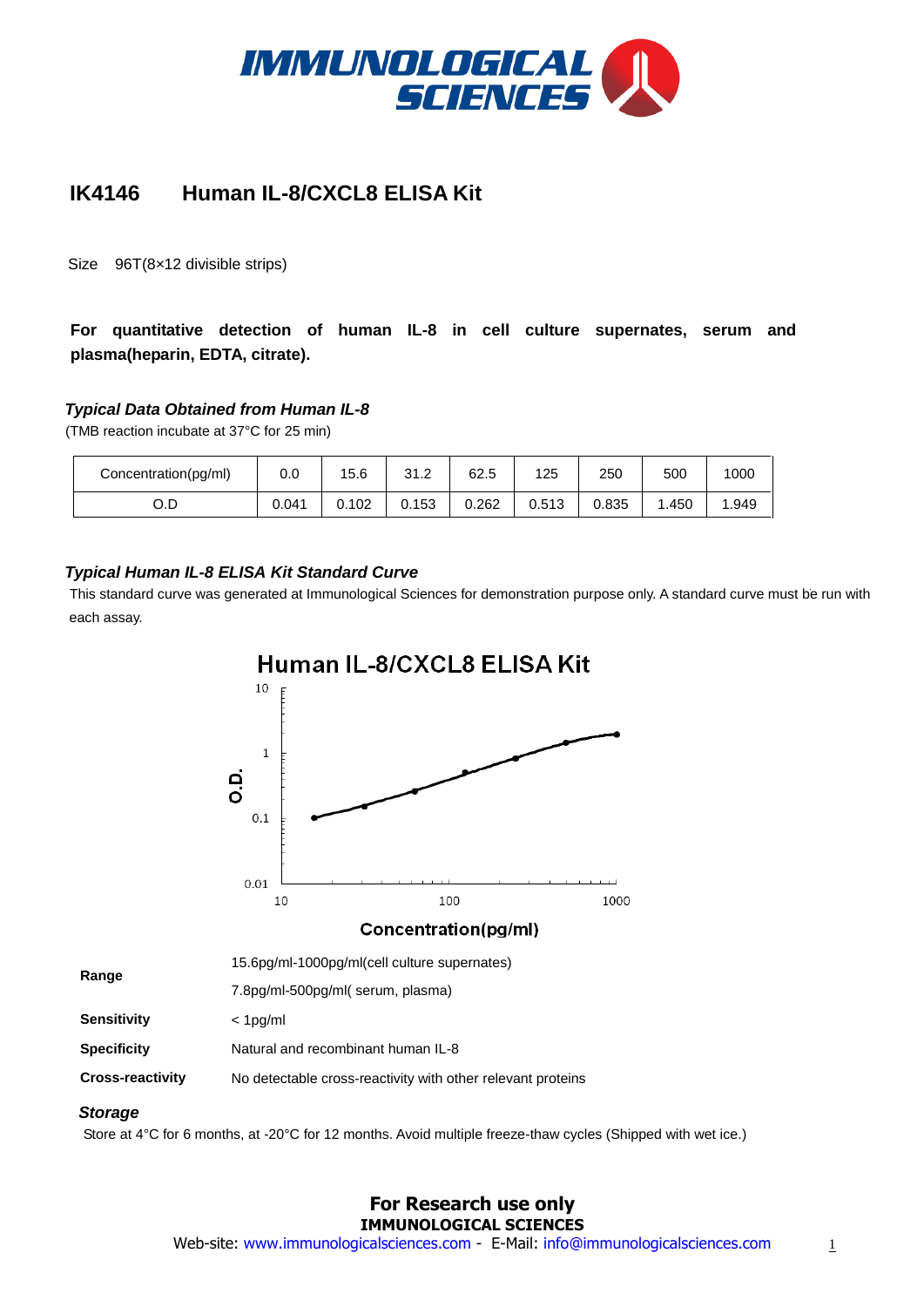

#### *Principle*

Human IL-8 ELISA Kit was based on standard sandwich enzyme-linked immune-sorbent assay technology. A monoclonal antibody from mouse specific for IL-8 has been precoated onto 96-well plates. Standards(E.coli,S28-S99) and test samples are added to the wells, a biotinylated detection polyclonal antibody from goat specific for IL-8 is added subsequently and then followed by washing with PBS or TBS buffer. Avidin-Biotin-Peroxidase Complex was added and unbound conjugates were washed away with PBS or TBS buffer. HRP substrate TMB was used to visualize HRP enzymatic reaction. TMB was catalyzed by HRP to produce a blue color product that changed into yellow after adding acidic stop solution. The density of yellow is proportional to the human IL-8 amount of sample captured in plate.

## *Kit Components*

| Description                                            | Quantity              |  |  |
|--------------------------------------------------------|-----------------------|--|--|
| 96-well plate precoated with anti- human IL-8 antibody |                       |  |  |
| Lyophilized recombinant human IL-8 standard            | 10ng/tubex2           |  |  |
| Biotinylated anti- human IL-8 antibody                 | 130µl(dilution 1:100) |  |  |
| Avidin-Biotin-Peroxidase Complex (ABC)                 | 130µl(dilution 1:100) |  |  |
| Sample diluent buffer                                  | 30 ml                 |  |  |
| Antibody diluent buffer                                | 12ml                  |  |  |
| ABC diluent buffer                                     | 12ml                  |  |  |
| TMB color developing agent                             | 10 <sub>m</sub>       |  |  |
| TMB stop solution                                      | 10 <sub>m</sub>       |  |  |

# *Material Required But Not Provided*

- 1. Microplate reader in standard size.
- 2. Automated plate washer.
- 3. Adjustable pipettes and pipette tips. Multichannel pipettes are recommended in the condition of large amount of samples in the detection.
- 4. Clean tubes and Eppendorf tubes.
- 5. Washing buffer (neutral PBS or TBS).
	- Preparation of 0.01M **TBS:** Add 1.2g Tris, 8.5g Nacl; 450μl of purified acetic acid or 700μl of concentrated hydrochloric acid to 1000ml H<sub>2</sub>O and adjust pH to 7.2-7.6. Finally, adjust the total volume to 1L.
	- Preparation of 0.01 M **PBS:** Add 8.5g sodium chloride, 1.4g Na2HPO<sup>4</sup> and 0.2g NaH2PO<sup>4</sup> to 1000ml distilled water and adjust pH to 7.2-7.6. Finally, adjust the total volume to 1L.

#### *Notice for Application of Kit*

- 1. To inspect the validity of experiment operation and the appropriateness of sample dilution proportion, pilot experiment using standards and a small number of samples is recommended.
- 2. The TMB Color Developing agent is colorless and transparent before using, contact us freely if it is not the case.
- 3. Before using the Kit, spin tubes and bring down all components to the bottom of tubes.
- 4. Duplicate well assay is recommended for both standard and sample testing.
- 5. Don't let 96-well plate dry, for dry plate will inactivate active components on plate.
- 6. Don't reuse tips and tubes to avoid cross contamination.
- 7. To avoid to use the reagents from different batches together.
- 8. In order to avoid marginal effect of plate incubation due to temperature difference (reaction may be stronger in the marginal wells), it is suggested that the diluted ABC and TMB solution will be pre-warmed in 37°C for 30 min before using.

# **For Research use only IMMUNOLOGICAL SCIENCES**

Web-site: www.immunologicalsciences.com - E-Mail: info@immunologicalsciences.com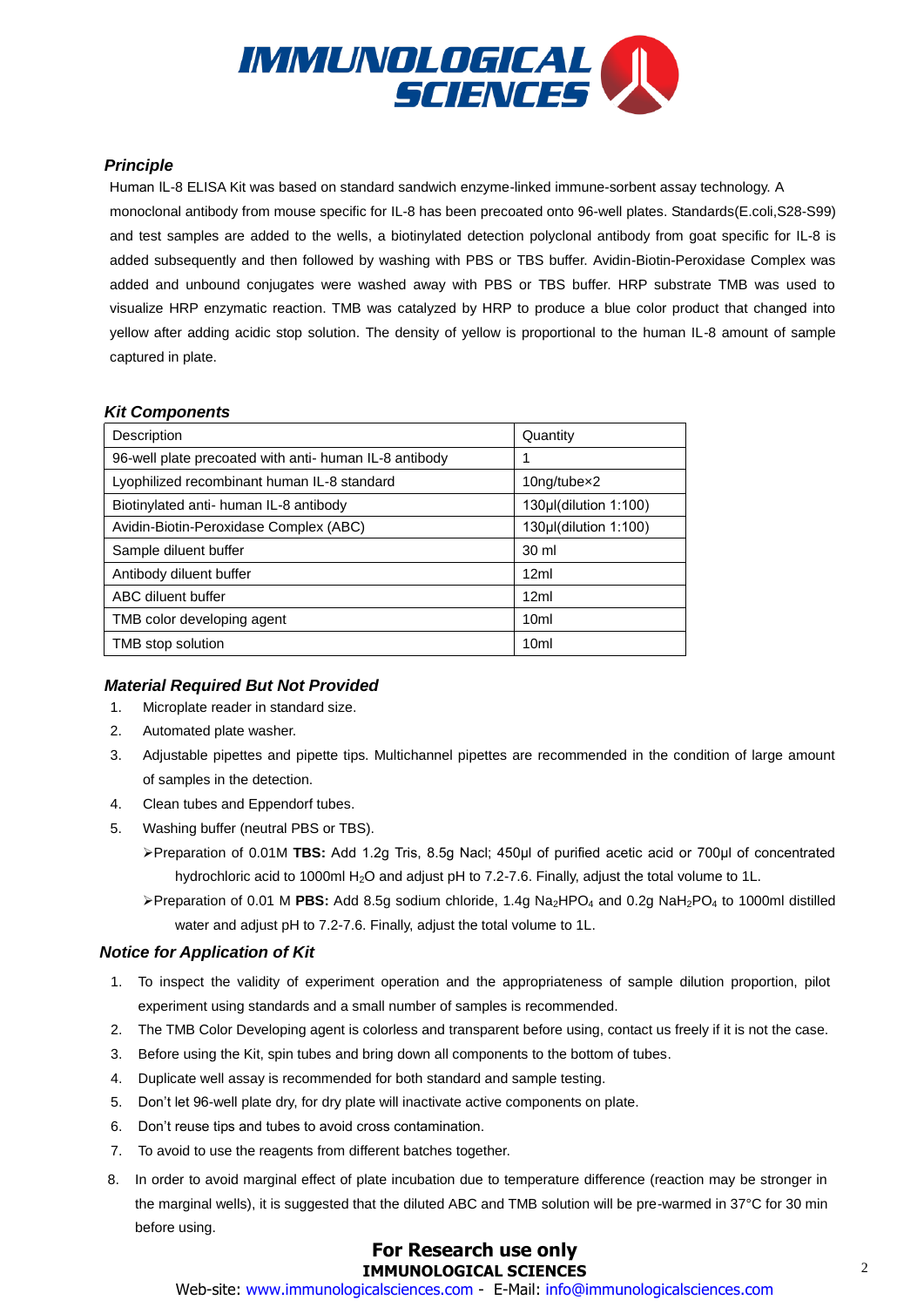

## *Preparation*

#### 1. **Sample Preparation and Storage**

Store samples to be assayed within 24 hours at 2-8°C. For long-term storage, aliquot and freeze samples at -20°C. Avoid repeated freeze-thaw cycles.

- **Cell culture supernates**: Remove particulates by centrifugation, assay immediately or aliquot and store samples at -20°C.
- **Serum**: Allow the serum to clot in a serum separator tube (about 4 hours) at room temperature. Centrifuge at approximately 1000 X g for 15 min. Analyze the serum immediately or aliquot and store samples at -20°C.
- **Plasma**: Collect plasma using **heparin, EDTA** or **citrate** as an anticoagulant. Centrifuge for 15 min at 1500 x g within 30 min of collection. Assay immediately or aliquot and store samples at -20°C.

#### 2. **Sample Dilution Guideline**

The user needs to estimate the concentration of the target protein in the sample and select a proper dilution factor so that the diluted target protein concentration falls near the middle of the linear regime in the standard curve. Dilute the sample using the provided diluent buffer. The following is a guideline for sample dilution. Several trials may be necessary in practice. **The sample must be well mixed with the diluents buffer.**

- **High target protein concentration (10-100ng/ml).** The working dilution is 1:100. i.e. Add 1μl sample into 99 μl sample diluent buffer.
- **Medium target protein concentration (1-10ng/ml).** The working dilution is 1:10. i.e. Add 10μl sample into 90 μl sample diluent buffer.
- **Low target protein concentration (15.6-1000pg/ml).** The working dilution is 1:2. i.e. Add 50μl sample to 50 μl sample diluent buffer.
- **Very Low target protein concentration (≤15.6pg/ml).** No dilution necessary, or the working dilution is 1:2.

#### 3. **Reagent Preparation and Storage**

- A. Reconstitution of the human IL-8 standard: IL-8 standard solution should be prepared no more than 2 hours prior to the experiment. Two tubes of IL-8 standard (10ng per tube) are included in each kit. Use one tube for each experiment.
	- a. 10,000pg/ml of human IL-8 standard solution: Add 1ml sample diluent buffer into one tube, keep the tube at room temperature for 10 min and mix thoroughly.
	- b. 1000pg/ml of human IL-8 standard solution: Add 0.1ml of the above 10ng/ml IL-8 standard solution into 0.9ml sample diluent buffer and mix thoroughly.
	- c. 500pg/ml→15.6pg/ml of human IL-8 standard solutions: Label 6 Eppendorf tubes with 500pg/ml, 250pg/ml, 125pg/ml, 62.5pg/ml, 31.2pg/ml, 15.6pg/ml respectively. Aliquot 0.3ml of the sample diluent buffer into each tube. Add 0.3ml of the above 1000pg/ml IL-8 standard solution into 1st tube and mix. Transfer 0.3ml from 1st tube to 2nd tube and mix. Transfer 0.3ml from 2nd tube to 3rd tube and mix, and so on.
	- **Note:** The standard solutions are best used within 2 hours. The 10ng/ml standard solution should be stored at 4°C for up to 12 hours, or at -20°C for up to 48 hours. Avoid repeated freeze-thaw cycles.
- B. Preparation of biotinylated anti-human IL-8 antibody working solution: The solution should be prepared no more than 2 hours prior to the experiment.
	- a. The total volume should be: 0.1ml/well x (the number of wells). (Allowing 0.1-0.2 ml more than

# **For Research use only IMMUNOLOGICAL SCIENCES**

EXPEDDENTILES OFFICES<br>Web-site: www.immunologicalsciences.com - E-Mail: info@immunologicalsciences.com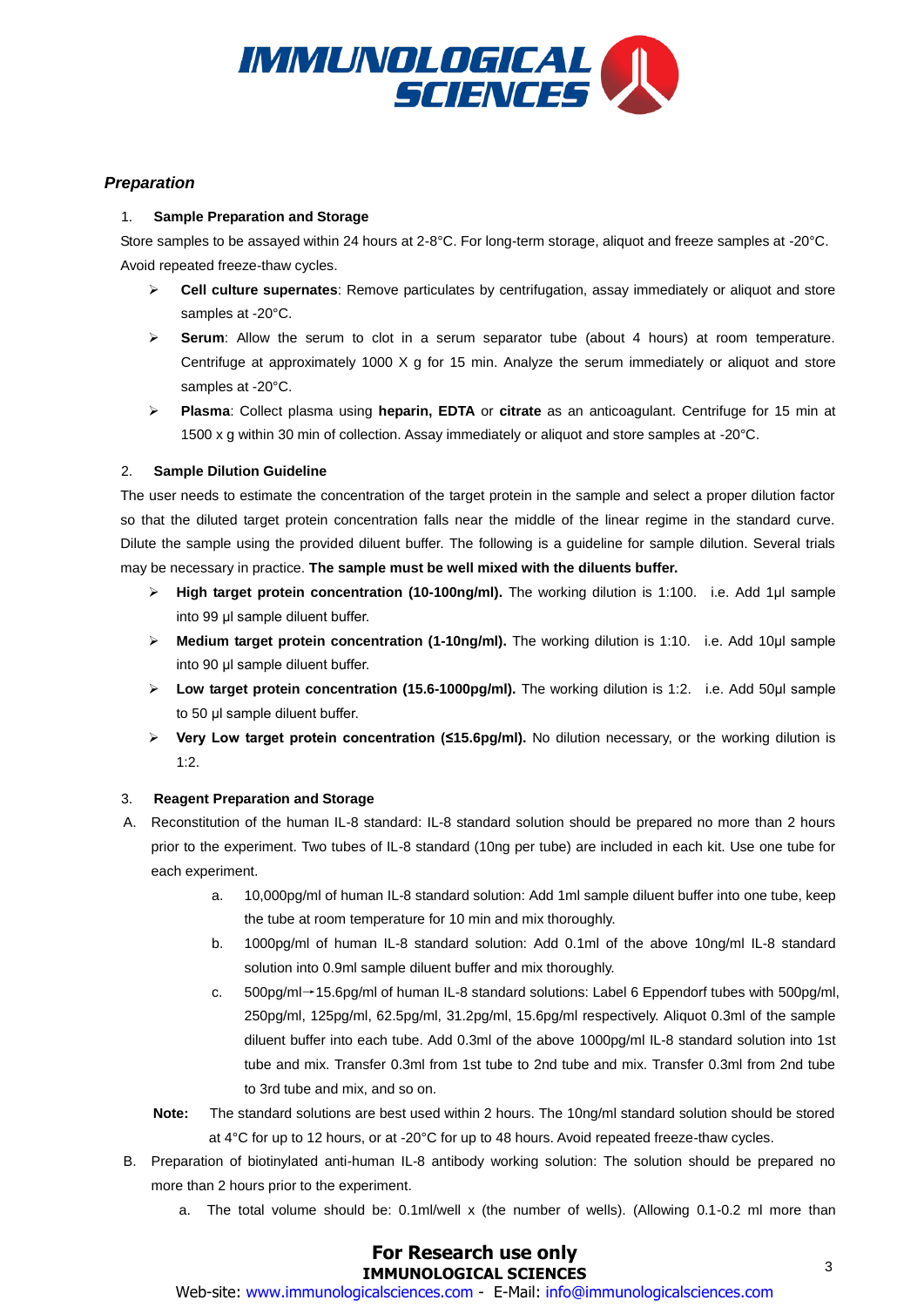

total volume)

- b. Biotinylated anti-human IL-8 antibody should be diluted in 1:100 with the antibody diluent buffer and mixed thoroughly. (i.e. Add 1μl Biotinylated anti-human IL-8 antibody to 99μl antibody diluent buffer.)
- C. Preparation of Avidin-Biotin-Peroxidase Complex (ABC) working solution: The solution should be prepared no more than 1 hour prior to the experiment.
	- a. The total volume should be: 0.1ml/well x (the number of wells). (Allowing 0.1-0.2 ml more than total volume)
	- b. Avidin- Biotin-Peroxidase Complex (ABC) should be diluted in 1:100 with the ABC dilution buffer and mixed thoroughly. (i.e. Add 1μl ABC to 99μl ABC diluent buffer.)

#### *Assay Procedure*

The ABC working solution and TMB color developing agent must be kept warm at 37°C for 30 min before use. When diluting samples and reagents, they must be mixed completely and evenly. Standard IL-8 detection curve should be prepared for each experiment. The user will decide sample dilution fold by crude estimation of IL-8 amount in samples.

- 1. Aliquot 0.1ml per well of the 1000pg/ml, 500pg/ml, 250pg/ml, 125pg/ml, 62.5pg/ml, 31.2pg/ml, 15.6pg/ml human IL-8 standard solutions into the precoated 96-well plate. Add 0.1ml of the sample diluent buffer into the control well (Zero well). Add 0.1ml of each properly diluted sample of human cell culture supernates, serum or plasma(heparin, EDTA, citrate) to each empty well. **See "Sample Dilution Guideline" above for details.** It is recommended that each human IL-8 standard solution and each sample be measured in duplicate.
- 2. Seal the plate with the cover and incubate at 37°C for 90 min.
- 3. Remove the cover, discard plate content, and blot the plate onto paper towels or other absorbent material. Do NOT let the wells completely dry at any time.
- 4. Add 0.1ml of biotinylated anti-human IL-8 antibody working solution into each well and incubate the plate at 37°C for 60 min.
- 5. Wash plate 3 times with 0.01M TBS or 0.01M PBS, and each time let washing buffer stay in the wells for 1 min. Discard the washing buffer and blot the plate onto paper towels or other absorbent material. (**Plate Washing Method:** Discard the solution in the plate without touching the side walls. Blot the plate onto paper towels or other absorbent material. Soak each well with at least 0.3 ml PBS or TBS buffer for 1~2 minutes. Repeat this process two additional times for a total of THREE washes. Note: For automated washing, aspirate all wells and wash THREE times with PBS or TBS buffer, overfilling wells with PBS or TBS buffer. Blot the plate onto paper towels or other absorbent material.)
- 6. Add 0.1ml of prepared ABC working solution into each well and incubate the plate at 37°C for 30 min.
- 7. Wash plate 5 times with 0.01M TBS or 0.01M PBS, and each time let washing buffer stay in the wells for 1-2 min. Discard the washing buffer and blot the plate onto paper towels or other absorbent material. (See Step 5 for plate washing method).
- 8. Add 90µl of prepared TMB color developing agent into each well and incubate plate at 37°C in dark for 25-30 min (**Note:** For reference only, the optimal incubation time should be determined by end user. And the shades of blue can be seen in the wells with the four most concentrated human IL-8 standard solutions; the other wells show no obvious color).
- 9. Add 0.1ml of prepared TMB stop solution into each well. The color changes into yellow immediately.
- 10. Read the O.D. absorbance at 450nm in a microplate reader within 30 min after adding the stop solution.